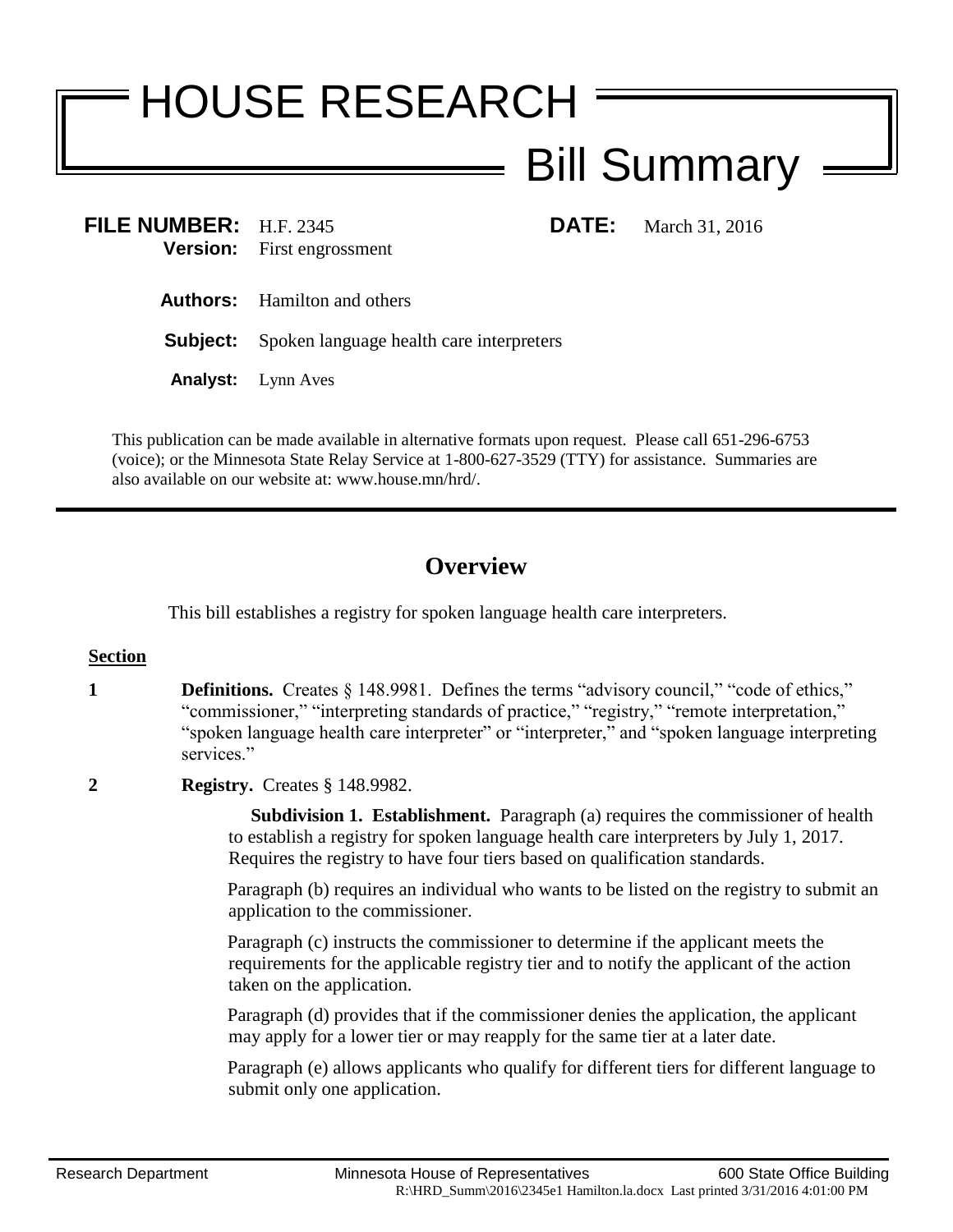#### **Section**

Paragraph (f) allows the commissioner to request additional information from the applicant.

 **Subd. 2. Tier 1 requirements.** Provides that an individual must be at least 18 years of age, pass an examination on basic medical terminology in English, pass an examination on interpreter ethics and standards of practice, and affirm that the applicant has read to code of ethics and standards of practice and will abide by them.

 **Subd. 3. Tier 2 requirements.** In addition to the requirements of subdivision 2, between July 1, 2017, and June 30, 2018, the individual must provide proof of completion of a training program for medical interpreters that is at least 40 hours in length. After June 30, 2018, the training must be at least 60 hours in length, or 40 hours of training plus at least 20 hours of interpreter skills training.

 **Subd. 4. Tier 3 requirements.** In addition to the requirements of subdivision 2, an applicant must have national certification in health care interpreting that does not include a language proficiency component, or provide proof of successfully completing an interpreting certification program from an accredited U.S. academic institution that is at least 18 semester credits.

 **Subd. 5. Tier 4 requirements.** In addition to the requirements of subdivision 2, an applicant must have national certification in health care interpreting that includes language proficiency in a non-English language, or has an associate's degree or higher in interpreting and has achieved a score of "advanced mid" or higher. The degree must include at least three semester credits of medical terminology or medical interpreting. Allows the commissioner, in consultation with the advisory committee, to approve alternate means of achieving proficiency or degrees from foreign institutions.

 **Subd. 6. Change of name and address.** Requires registrants to notify the commissioner in writing within 30 days of any changes to their name, address, or email address.

## **3 Renewal.** Creates § 148.9983.

 **Subd. 1. Registry period.** Provides that listing on the registry is valid for one year. Requires interpreters to submit a renewal application, a continuing education report, and the required fees.

 **Subd. 2. Notice.** Requires the commissioner to send out a renewal notice 60 days before registry expiration. Requires that the renewal be received by the commissioner or postmarked at least 30 days prior to the registry expiration date.

**Subd. 3. Late fee.** Requires the interpreter to pay a late fee.

 **Subd. 4. Lapse in renewal.** Provides that an interpreter must submit a new application if the interpreter's registry listing has been expired for one year or more.

**4 Disciplinary actions; oversight of complaints.** Creates § 148.9884.

 **Subdivision 1. Prohibited conduct.** Lists the grounds for disciplinary or corrective action.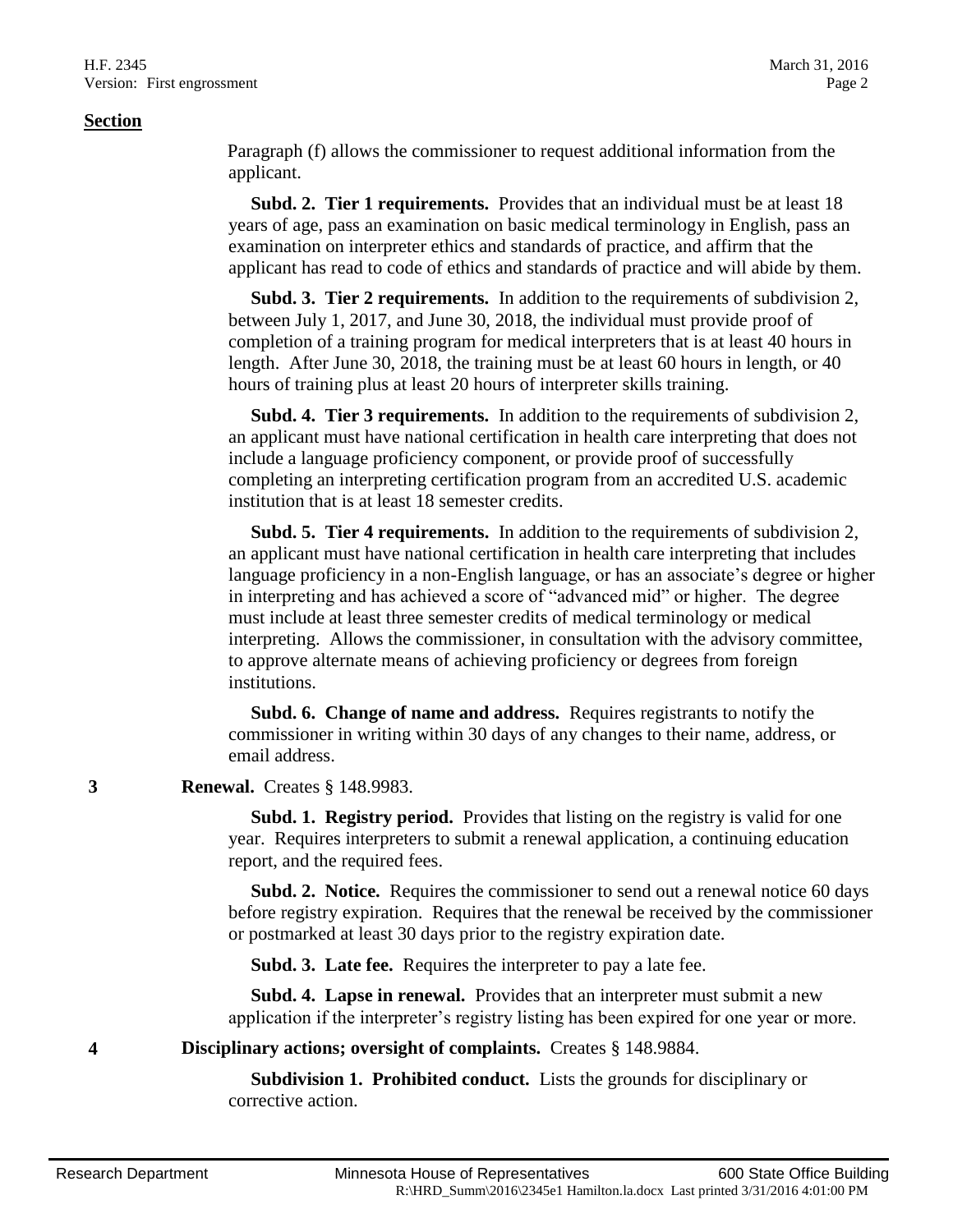#### **Section**

 **Subd. 2. Complaints.** Allows the commissioner to investigate complaints. Requires the commissioner to follow the procedures followed by the health-related licensing boards for complaint investigations and hearings.

 **Subd. 3. Disciplinary actions.** Lists the types of actions that may be taken by the commissioner.

 **Subd. 4. Reinstatement requirements after disciplinary action.** Allows an interpreter who has been removed from the registry or had their practice suspended to request reinstatement.

**5 Continuing education.** Creates § 148.9985.

 **Subdivision 1. Course approval.** Requires the advisory council to approve continuing education course and training. Allows a course, not approved by the council, to be submitted for credit, but permits the commissioner to disallow credit for the course. Lists the number of continuing education required for each tier.

 **Subd. 2. Continuing education verification.** Requires each interpreter to submit a continuing education report form along with the renewal application.

 **Subd. 3. Audit.** Allows the commissioner or advisory council to conduct a random audit of continuing education reports.

**6 Spoken language health care interpreter advisory council.** Creates § 148.9986.

 **Subdivision 1. Establishment.** Instructs the commissioner to appoint a ten member advisory council.

 **Subd. 2. Organization.** Requires the council to be organized and administered under section 15.059.

**Subd. 3. Duties.** Lists the duties of the council

- **7 Fees.** Creates § 148.9987. Fees amounts for initial and renewal applications and late fees are not specified. Provides that fees are nonrefundable and are to be deposited in the state government special revenue fund.
- **8 Access to medical services.** Amends Minnesota Statutes 2015 Supplement, § 256B.0625, subd. 18a. Makes technical changes to conform to changes made by this bill. Provides that medical assistance shall cover only spoken language health care interpreter services provided by an interpreter listed on the registry. Provides an effective date of July 1, 2017.
- **9 Stratified medical assistance reimbursement system for spoken language health care interpreters.** Paragraph (a) instructs the commissioner of human services, in consultation with the commissioner of health, the advisory council, and stakeholders from the interpreting community to study and make recommendations for a reimbursement system based on the different tiers of the registry.

Paragraph (b) requires the commissioner of human services to submit the proposed reimbursement system, including a fiscal note, to the chairs and ranking minority members of the legislative committees with jurisdiction over health and human services by January 15, 2018.